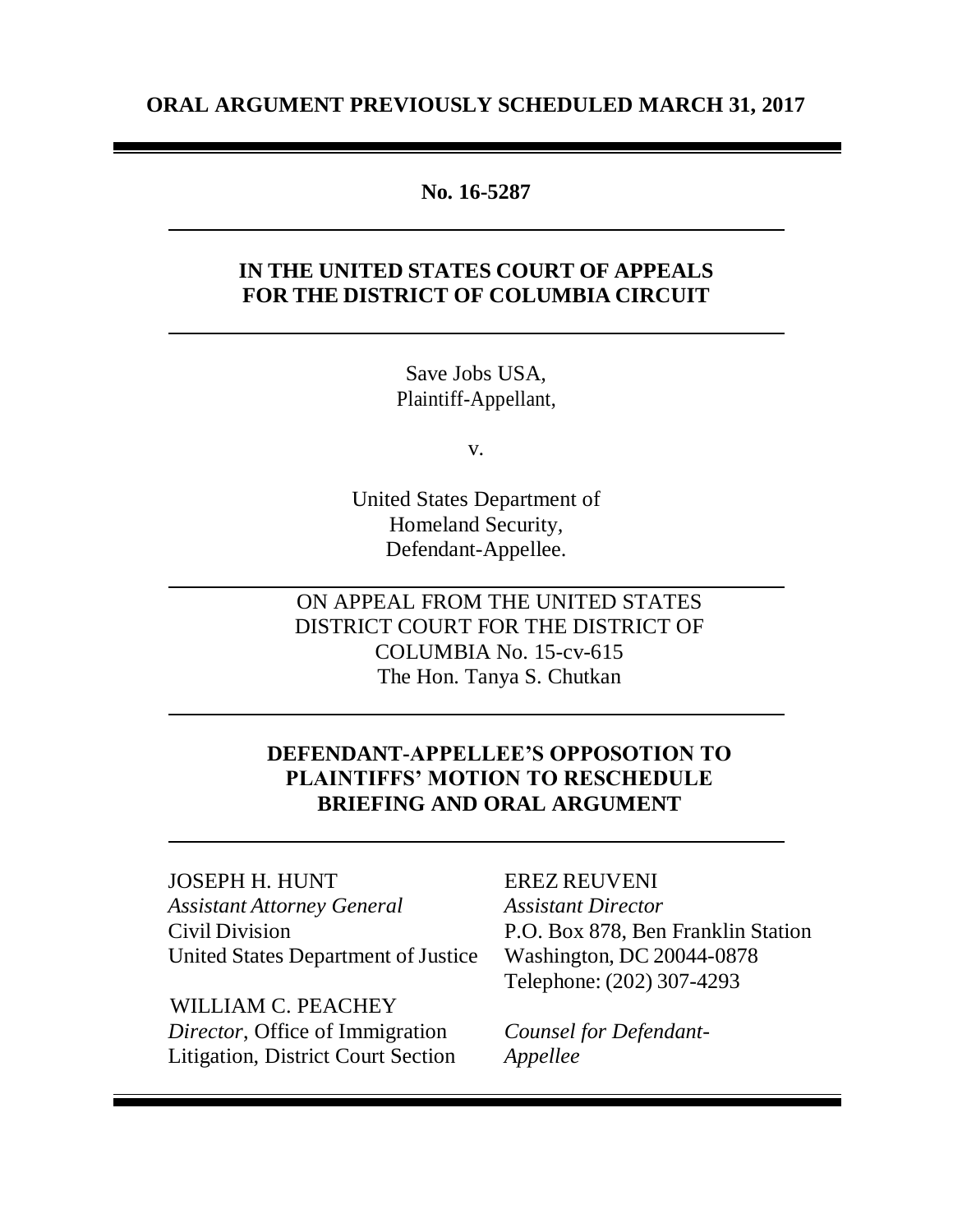Plaintiff-Appellant Save Jobs USA has moved this Court to take this case out of abeyance, arguing that Defendant-Appellant the Department of Homeland Security (DHS) has taken too long to issue a Notice of Proposed Rulemaking (NPRM) to rescind the rule at issue in this appeal. The Court should deny the motion. As DHS recently informed the Court, "[f]inal DHS clearance review of the proposed rule is ongoing, and senior levels of the Department's leadership are actively considering the terms of the NPRM for approval." Status Report (Aug. 20, 2018). Taking this case out of abeyance would thus not serve judicial economy or the interests of the parties and the Court, given the likelihood this appeal will be moot before it is resolved.

1. This case involves an Administrative Procedure Act challenge to the Executive's legal authority to issue, through notice-and-comment rulemaking, a rule, Employment Authorization for Certain H-4 Dependent Spouses, 80 Fed. Reg. 10,284-10,312 (Feb. 25, 2015) (H-4 EAD Rule), permitting certain aliens maintaining H-4 nonimmigrant status,<sup>1</sup> see 8 U.S.C. § 1101(a)(15)(H), to apply for, and if deemed eligible, to receive employment authorization from DHS.

2. On February 21, 2018, this Court granted DHS's motion to hold the case in abeyance, and denied Save Jobs USA's motion to reschedule briefing and

 $\overline{\phantom{a}}$ 

<sup>1</sup> H-4 nonimmigrants are spouses and children under 21 years of age of, *inter alia*, H-1B nonimmigrants. *See* 8 U.S.C. § 1101(a)(15)(H); *see also* 8 CFR 214.1(a)(2),  $214.2(h)(9)(iv)$ .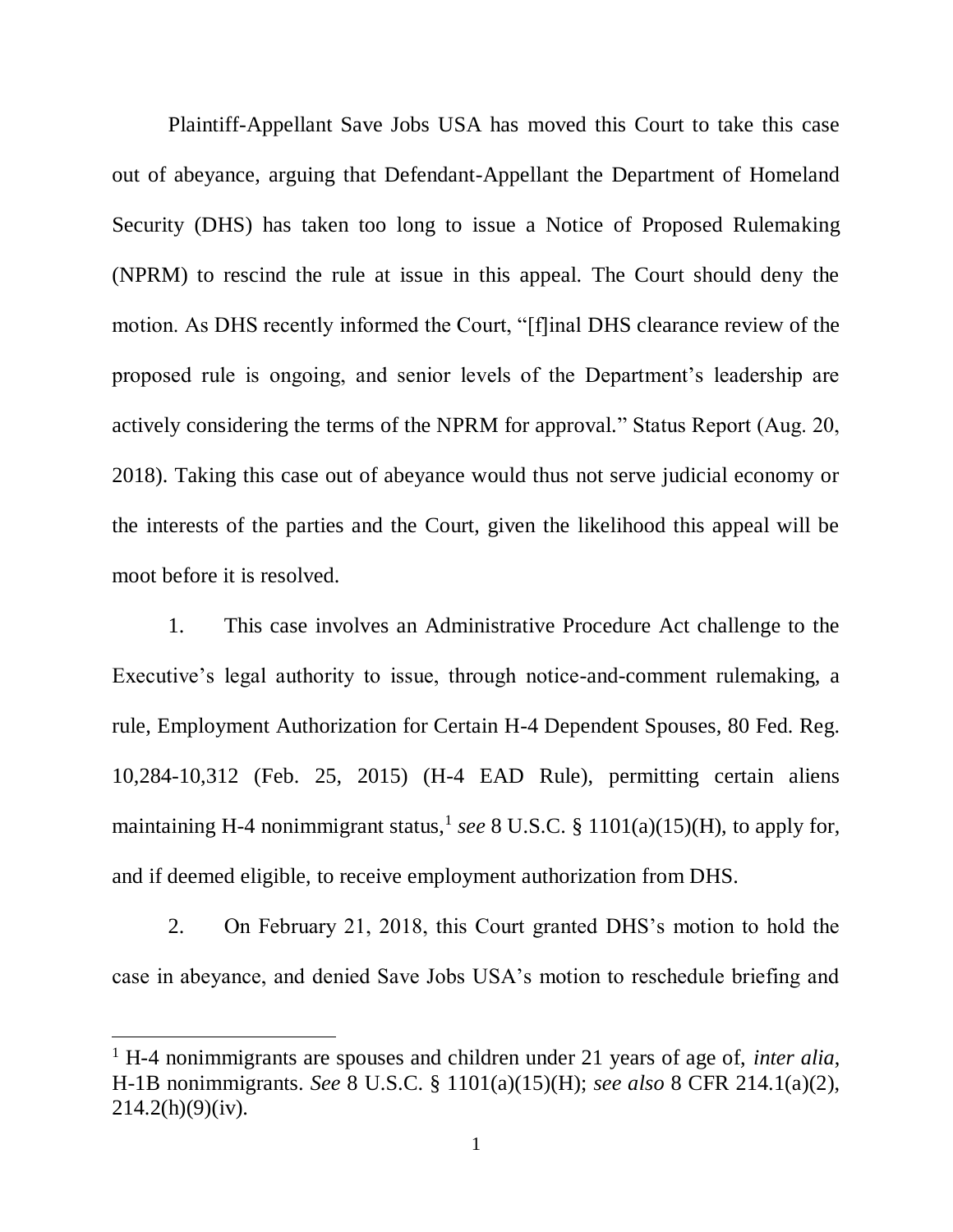oral argument. Order at 1 (Feb. 21. 2018). The order instructed DHS to "file a status report within 90 days of the date of this order, and every 90 days thereafter," and directed the parties to "file motions to govern further proceedings within 30 days of appellee's completion of the proposed rulemaking. *Id*.

3. DHS has since filed three status reports, on February 28, May 22, and August 20, 2018. The next status report is due on November 19, 2018.

4. The most recent report reported that "Final DHS clearance review of the proposed rule is ongoing, and senior levels of the Department's leadership are actively considering the terms of the NPRM for approval." As previously noted, after DHS clearance, Office of Management and Budget (OMB) review will occur under Executive Order 12,866, Regulatory and Planning Review.

5. DHS's intention to proceed with publication of an NPRM concerning the H-4 EAD Rule at issue in this case remains unchanged. *See, e.g.*, Status Report at 1 (Aug. 20, 2018). And DHS continues to proceed in line with that intention. DHS informs undersigned counsel that, since the filing of the most recent status report, DHS's senior leadership reviewed the proposed rule and returned it to USCIS this month for revisions. Senior leadership review and the request for revisions is standard practice within DHS. When the necessary revisions are incorporated, USCIS will return the proposed rule to DHS for final clearance and submission to OMB. DHS anticipates that the rule will be submitted to OMB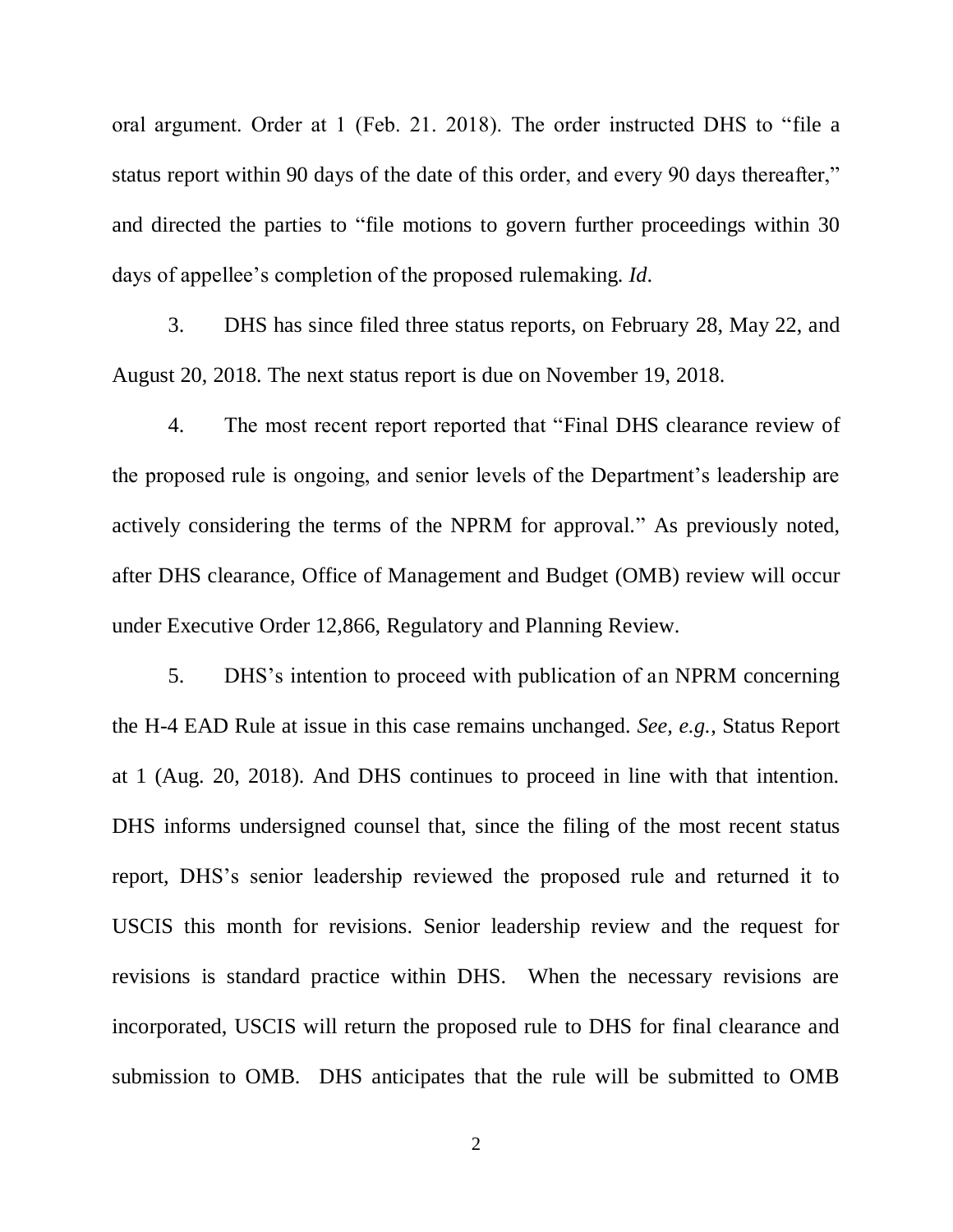within three months. DHS is making solid and swift progress in proposing to remove from its regulations certain H-4 spouses of H-1B nonimmigrants as a class of aliens eligible for employment authorization.

6. Given this strong progress, the Court should continue to hold this case in abeyance. The present abeyance serves judicial economy and preserves the resources of the Court and the parties. DHS's expected actions will likely obviate the need for judicial review of the current rule, and will moot this appeal, as the new rulemaking will supersede the current rule. *See, e.g.*, *Wash. Alliance of Tech. Workers v. United States Dep't of Homeland Security*, 650 F. App'x 13, 14 (D.C. Cir. May 13, 2016) (dismissing appeal as moot and explaining that appeal challenging agency regulation is "moot" when the challenged regulation "is no longer in effect"). Although any new final rule issued as a result of the NPRM may be challenged in the future, that does not change the fact that *this case* would be moot, such that litigating this case does not serve the interests of judicial economy or constitute an efficient use of the Court's or the parties' resources. *See, e.g.*, *Wheaton Coll. v. Sebelius*, 703 F.3d 551, 552 (D.C. Cir. 2012) ("if we do not decide the merits of appellants' challenge to the current rule now, we may never need to").

7. Save Jobs' contrary arguments are not persuasive. First, Save Jobs contends that the longer the case remains in abeyance, the greater the possible

3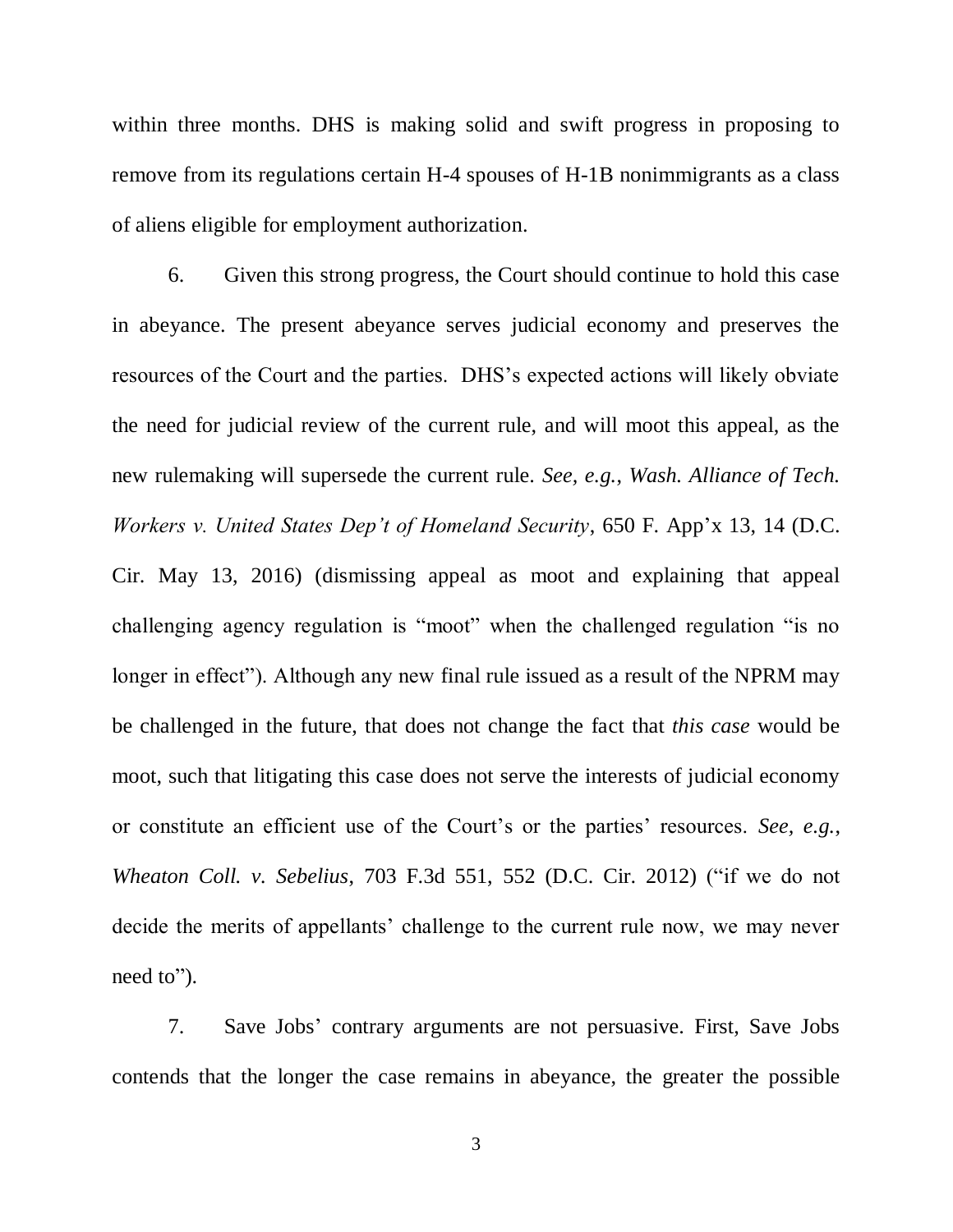harm to U.S. workers or the beneficiaries of the H-4 EAD Rule. Mot. 5-6. The above points overcome these speculative harms to non-parties. *See, e.g.*, *Wheaton Coll.*, 703 F.3d at 553 (rejecting similar speculative claims about possible harms, and holding that "we see nothing about [these] claims that alters our conclusion that the petitioners' lawsuits should be held in abeyance pending the new rule that the government has promised will be issued soon"). Second, Save Jobs contends that DHS might never promulgate a rule. Mot. 8. This too is speculative—and it is belied by the progress described above and this Court's prior orders granting abeyance. Third, Save Jobs maintains that the Court must decide this case now because otherwise DHS could in theory issue a rule in the future that will require further litigation of the same legal issue. Mot. 7-10. But that is true of any rulemaking modifying or rescinding a prior rule that is the subject of litigation that could in turn become moot. Yet it is "preferable as a general matter to review a set of claims in the context of an extant rather than a defunct rule." *Ass'n of Am. Physicians & Surgeons v. Sebelius*, 746 F.3d 468, 473 (D.C. Cir. 2014) (if final rule issued with notice and comment replaces interim final rule with substantively different rule, procedural and substantive challenges to the replaced rule are moot). Finally, Save Jobs argues that the abeyance should be lifted because this Court in *Wash. All. of Tech. Workers v. U.S. DHS*, 892 F.3d 332, 341 (D.C. Cir. 2018) held that a different plaintiff could challenge a different DHS regulation on the theory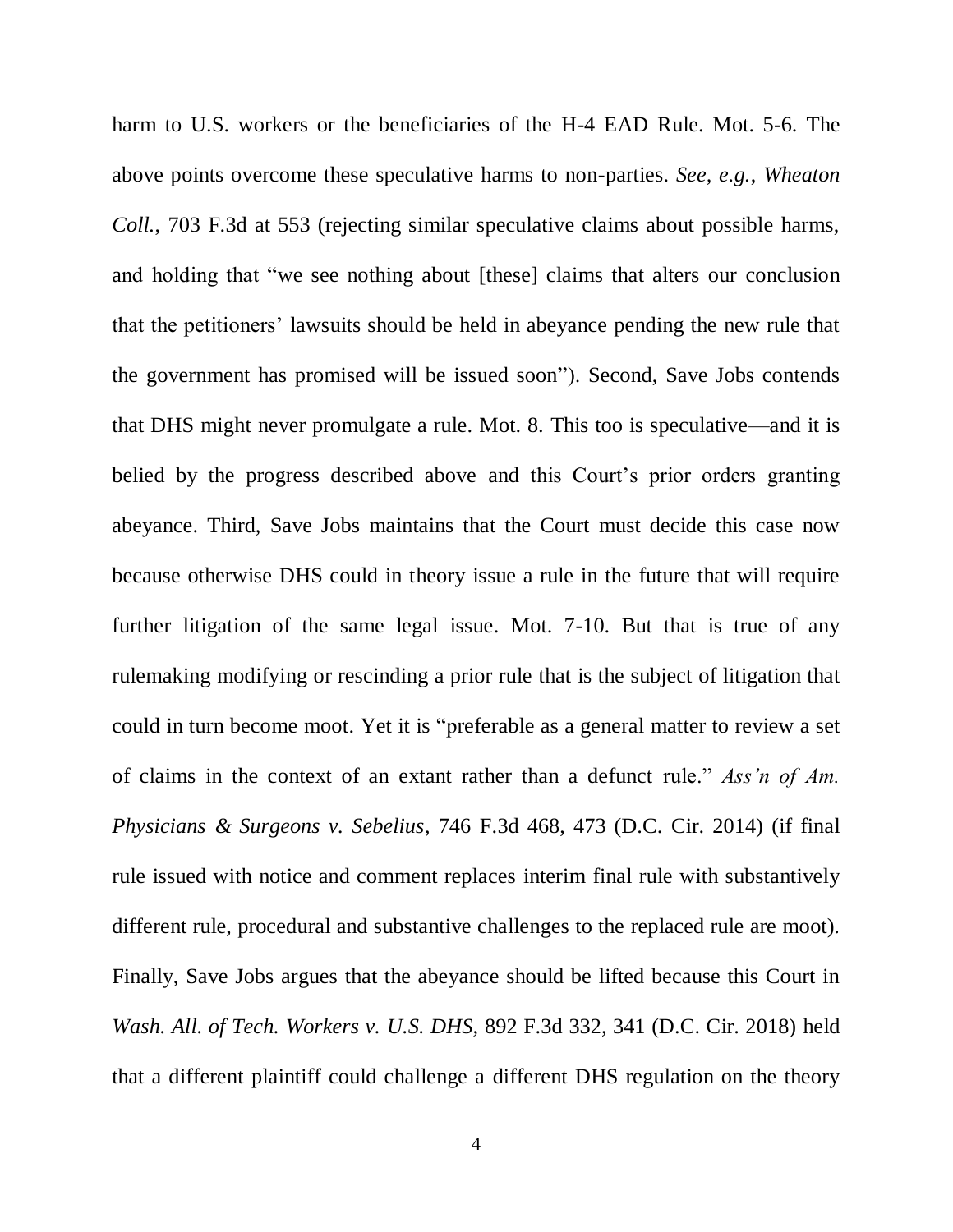that the regulation increased worker competition. Mot. 11. But the fact that a plaintiff in a different case challenging a different rule was found to sufficiently allege injury at the motion-to-dismiss stage says nothing about whether an appeal from summary judgment in a case involving a different rule and a different plaintiff should be taken out of abeyance.

8. DHS respectfully requests that the Court continue to hold this case in abeyance pending completion of the NPRM process at DHS and deny Save Jobs USA's motion to end the abeyance and issue a new briefing schedule.

Dated: September 20, 2017 Respectfully submitted,

JOSEPH H. HUNT Assistant Attorney General Civil Division

WILLIAM C. PEACHEY **Director** Office of Immigration Litigation District Court Section

/s/ *Erez Reuveni* EREZ REUVENI Assistant Director United States Department of Justice P.O. Box 868, Ben Franklin Station Washington, DC 20044 Phone: (202) 307-4293 Erez.r.reuveni@usdoj.gov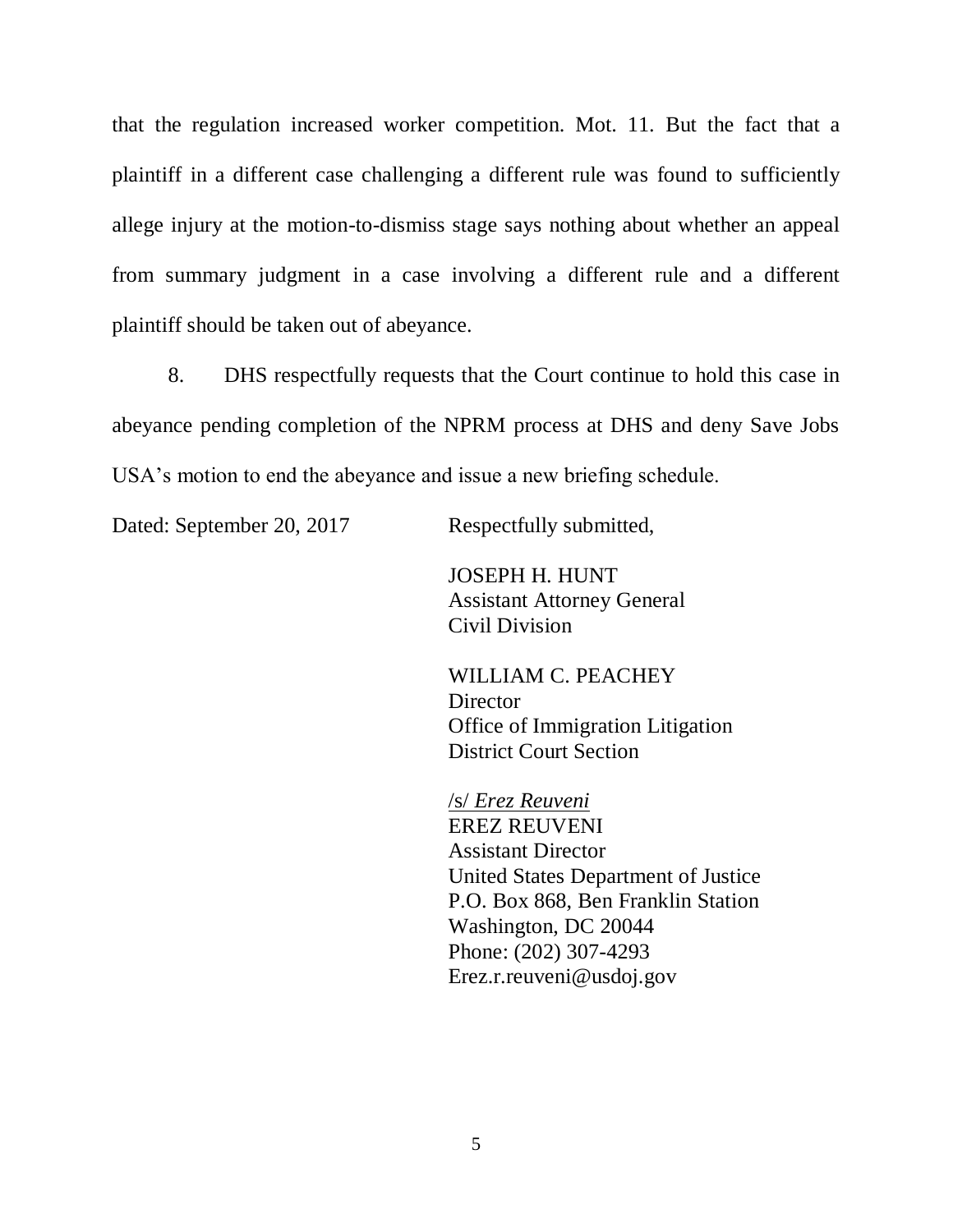# **CERTIFICATE PURSUANT TO FED. R. APP. P. 27, 32(A)(7)(C) AND CIRCUIT RULE 27(d)(2), 32(e)**

Pursuant to Fed. R. App. P. 27 and D.C. Circuit Rule 27(d)(2), the attached

motion is proportionately spaced, has a typeface of 14 points or more, and contains

1112 words, not including those sections excluded from the word count under

applicable rules.

s/ Erez Reuveni EREZ REUVENI Assistant Director